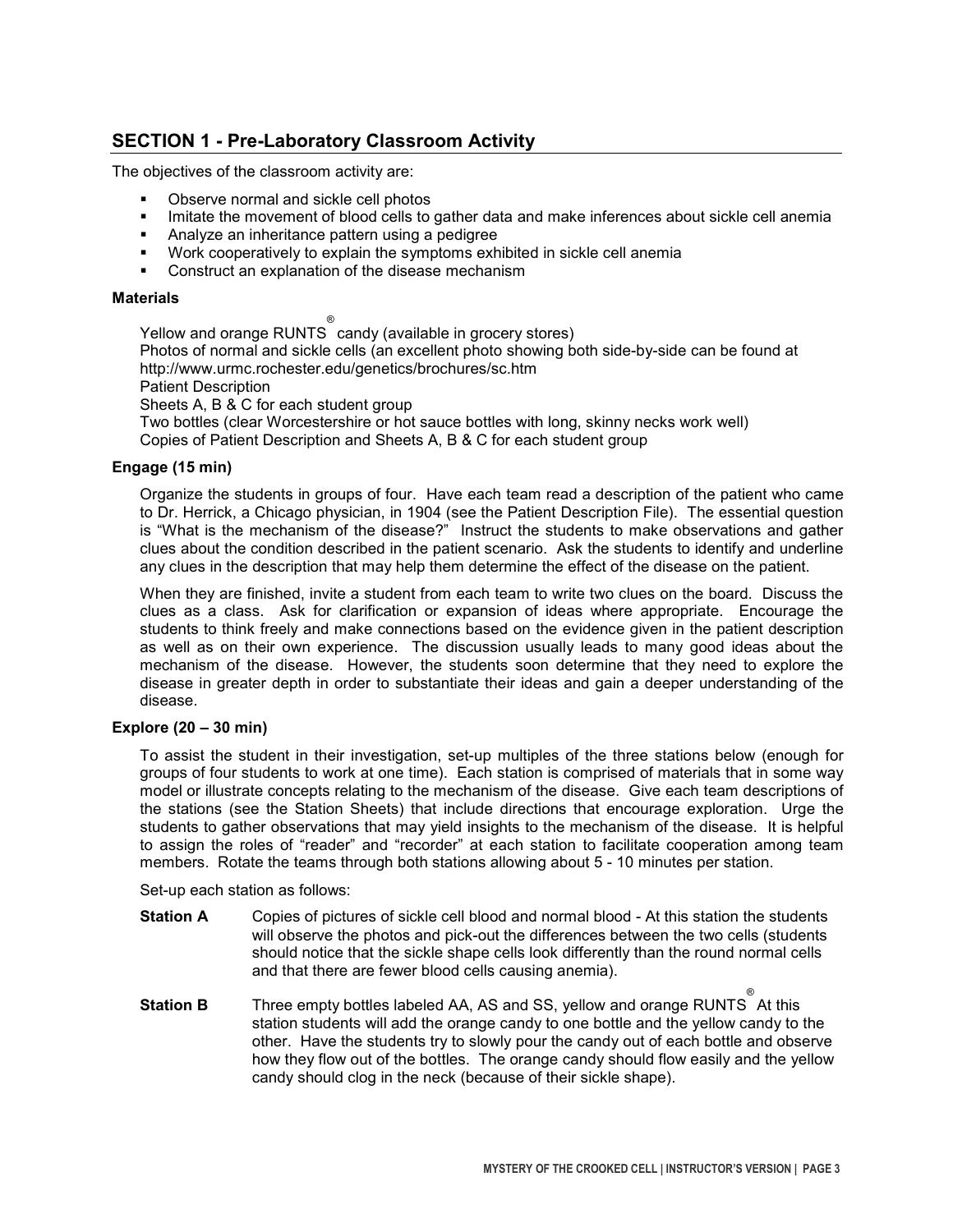Station C Pedigree and pedigree symbol key (see Station A Sheet) - At this station, students will analyze the inheritance pattern of the disease (and should note that it appears to be hereditary).

### Explanation (10 – 15 min)

After all of the groups have rotated through the stations, ask the members of the teams to regroup and synthesize an explanation of the mechanism of the disease. Next, ask teams to present their explanations to the entire class. Encourage students to be creative in their presentations by giving them the option to present verbally, in writing, with diagrams or concept maps, or by using role-play. Students often generate many ideas and interesting topics for discussion. Encourage the students to debate their ideas and consider them in light of the observations they made. The discussion frequently becomes lively with considerable student-student dialogue. Challenge and elaborate on students' ideas to lead them to discover the following points:

- The blood cells are irregularly shaped
- The irregular shape of the red blood cells interferes with their ability to flow through the blood pathways
- The condition is inherited

Refer to the stations to assist the students' discovery of the above points. Demonstrate the cause of sickling using the models from station B. The blockage created by the sickle cells is illustrated in Station B while the photos from Station C indicate anemia and irregularly shaped red blood cells. The family history suggests the possibility that the condition is inherited. At this point, the students are usually curious about the name of the disease. Let them generate their own name for the condition based on their understanding of it and emphasize that their name is just as valid as the name given by Dr. Herrick. He based the name on his observations of sickle shaped cells and the decrease in the number of red blood cells, or anemia.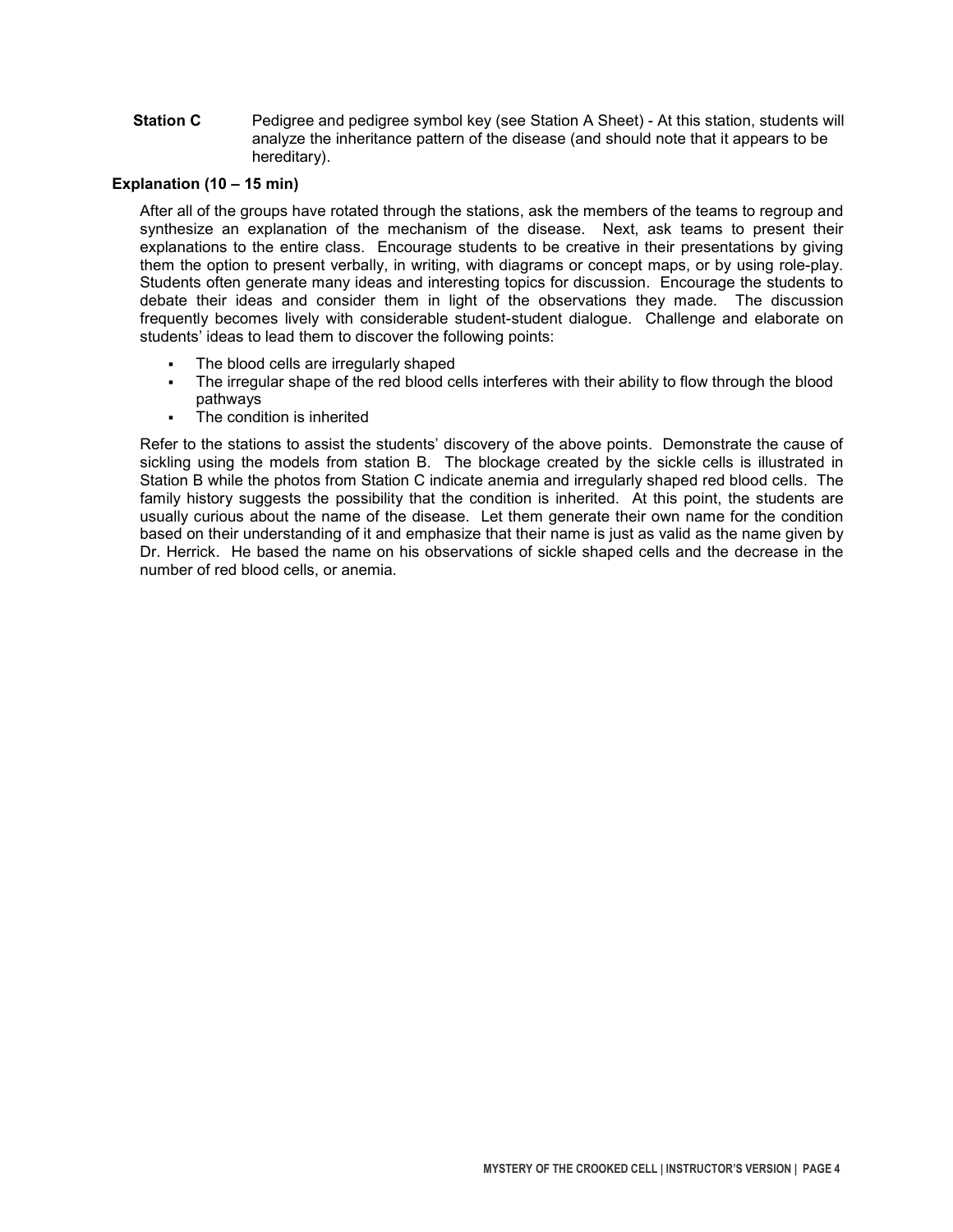In 1904, a student from the West Indies came to a Chicago Physician, Dr. James Herrick, with a puzzling condition. Below is a summary of some of the observations Dr. Herrick made. Your job is to learn more about this condition and to find out how the disease affects the body. Read the description below and underline the information that you think may provide important clues that will help you understand the disease.

#### Dear Colleague:

The patient reports feeling well most of the time. But he also reports odd reoccurring events. For instance, one day after a short swim he became so tired that he could hardly move. He became short of breath and complained of pain in his joints and muscles, especially the arms and legs. He felt unusually weak and required bed rest lasting a few weeks. These symptoms occurred repeatedly during his youth. He also had frequent fevers and infections.

The patient complained of fatigue and soreness in the joints. Upon inspection, the whites of his eyes had a yellowish tint. He complained of pain in the left abdominal area, which was tender to the touch.

A family history reveals that he has two brothers and three sisters. None of them have this condition. His uncle and his grandmother often had similar symptoms. His grandmother died a young woman. His parents do not have this condition.

Your medical opinion in understanding this disease is appreciated.

James Herrick,M.D.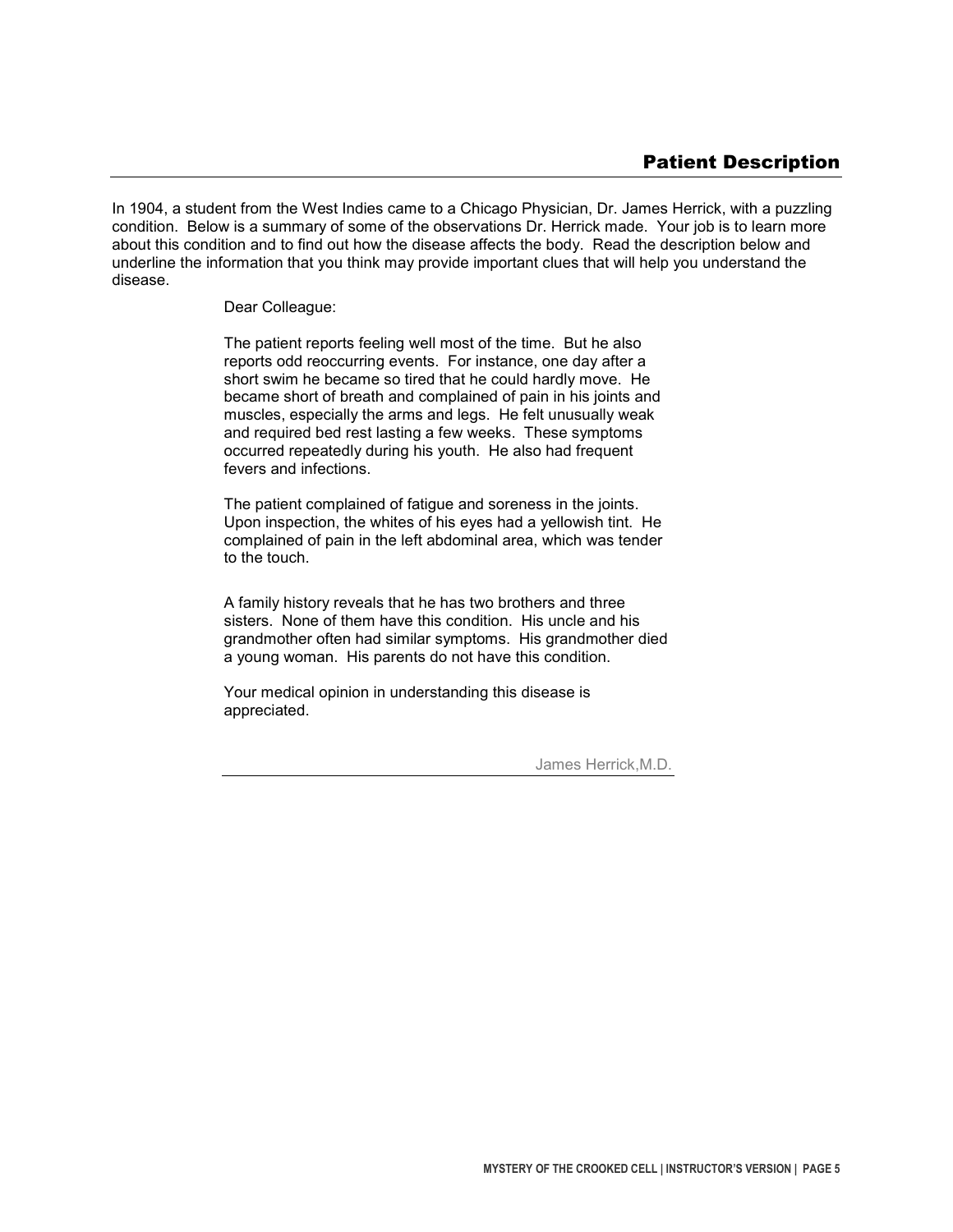| Recorder |  |
|----------|--|
|          |  |

**Reader** 2008 2009 2012 2022 2023 2024 2022 2022 2023 2024 2022 2023 2024 2022 2023 2024 2025 2026 2027 2028 20

At this station you will observe photographs of blood samples. The photo marked P represents the patient's blood sample. The photo marked N represents a normal blood sample.

Describe (in writing or pictures) the differences you see between the two blood samples.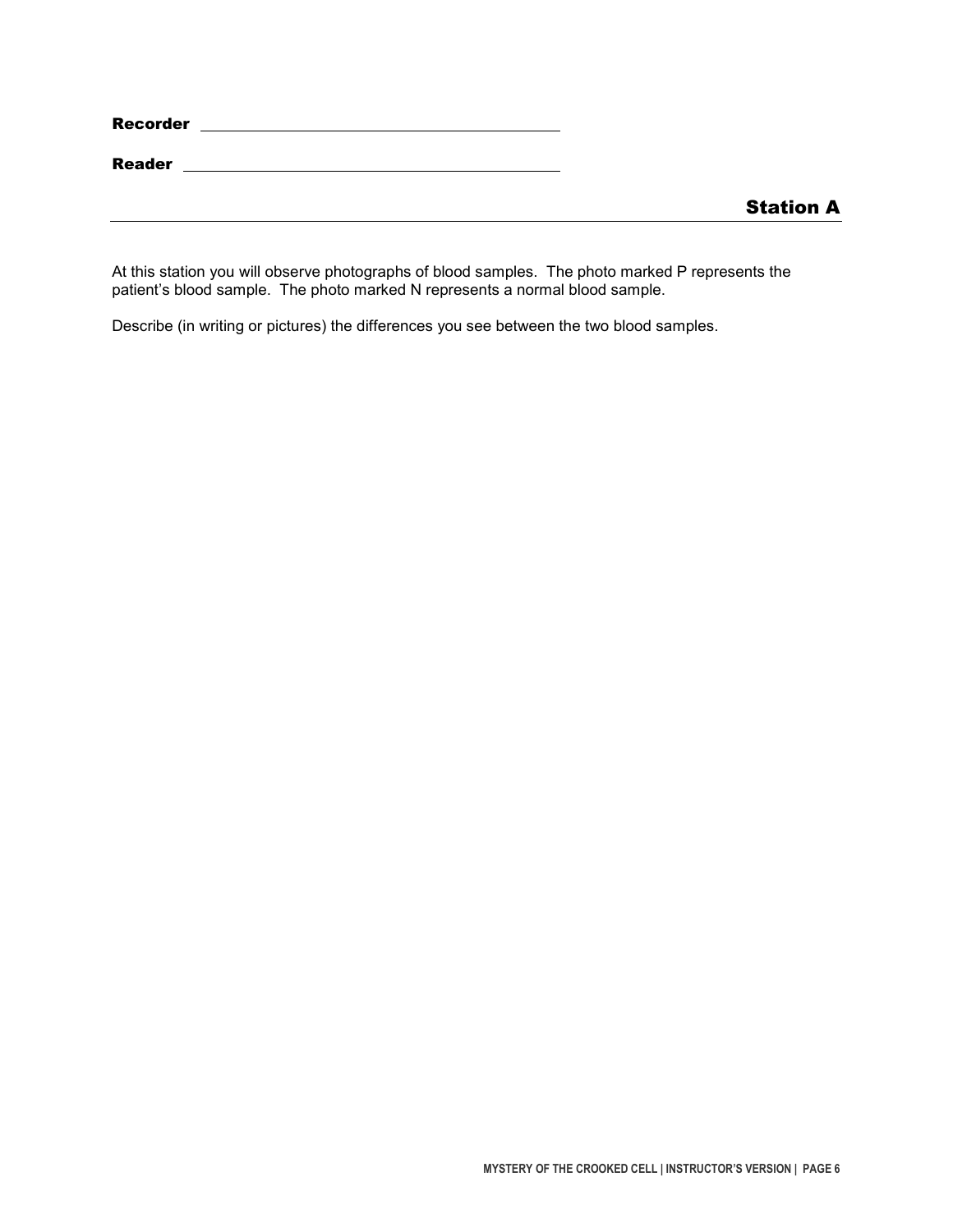| Recorder |  |
|----------|--|
|          |  |

Reader **Reader Reader** 

## Station B

The bottles at this station represent the pathways of blood in the body. Models representing the patient's red blood cells and normal red blood cells are also given. Red blood cells must flow freely through the body in order for the blood to do its job of delivering oxygen and picking up wastes, such as carbon dioxide.

Place the orange red blood cells (normal) into one bottle and the yellow red blood cells (patient's) into the other. Slowly turn the bottle upside down and observe the blood cells as they flow through the neck of the bottle. Use these models to show the effect the patient's red blood cells will have on the flow of blood.